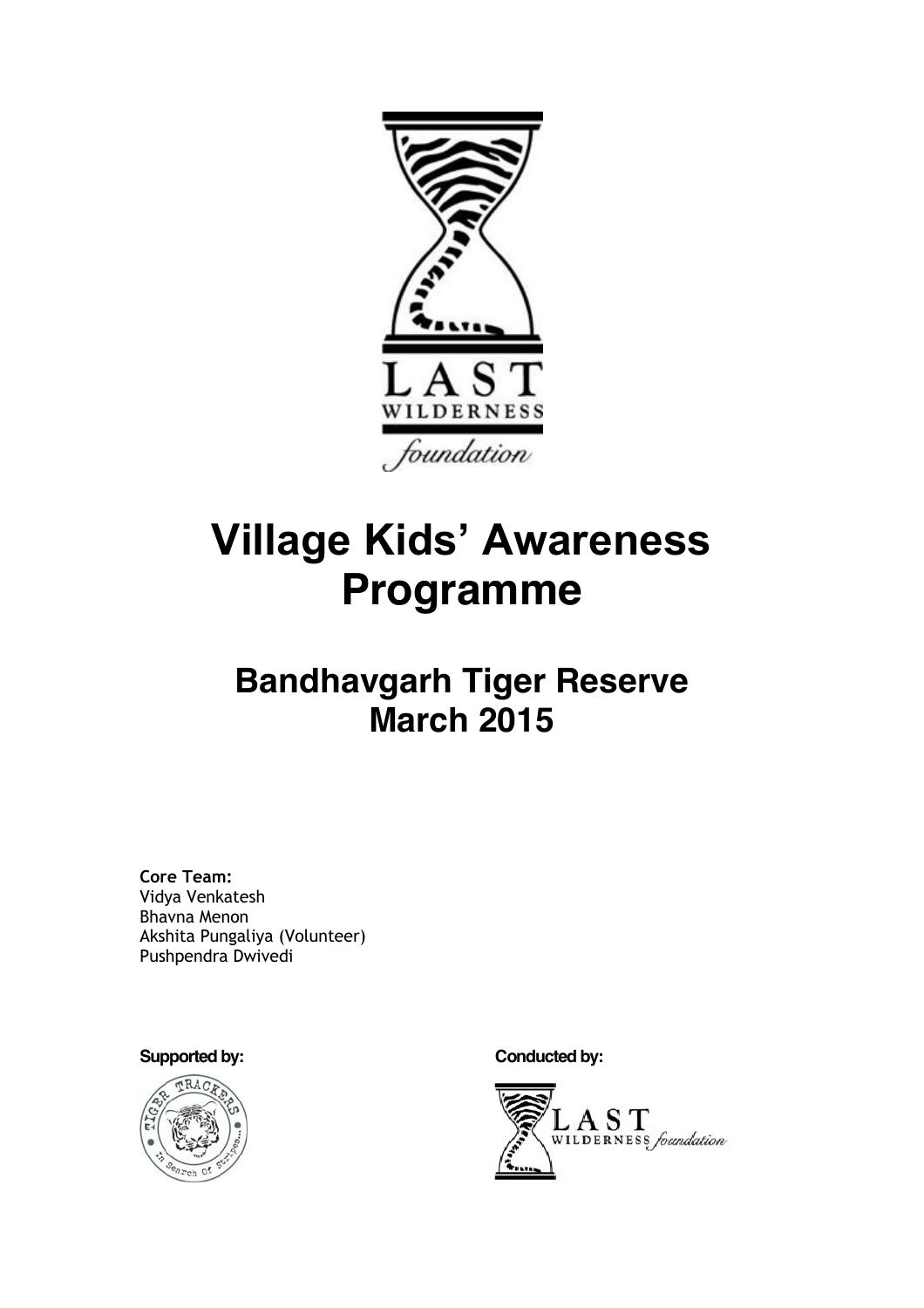### **Village Kids' Awareness Programme, Bandhavgarh Tiger Reserve, March 2015**

#### **Introduction:**

A programme started in the summer of 2012. The Village Kids' Awareness Programme (VKAP) conducted by the Last Wilderness Foundation (LWF) is in its 8th leg, and yet the learning from the students and the rural side of the wilderness continues. Attended this time around by 302 students and 13 teachers from the villages of Umaria (Bakeli), Bakeli and Salkhaniya, our participants, who were visiting the forest for the very first time, were absolutely elated at the thought of visiting the reserve and were perhaps the most enthused bunch of students we have taken so far.



Pic1: The students of Bakeli pose with the VKAP banner at the Damdama camp

However, since it was the very first time that the students were being exposed to this sort of a programme, it was important to start from the basics. To understand - why Bandhavgarh, the forest that they're so dependent on for a day-to-day living, is so important not only to them but also to other species living in the forest. On being asked "jungle kyun zaroori hai?" most students replied saying that the forest was important because it gave them fire wood, mahua, tendu, char, dori, amla etc. thereby making it important. But, on being asked "aap jungle ke liye kya karte hain?" there was deafening silence. Thus,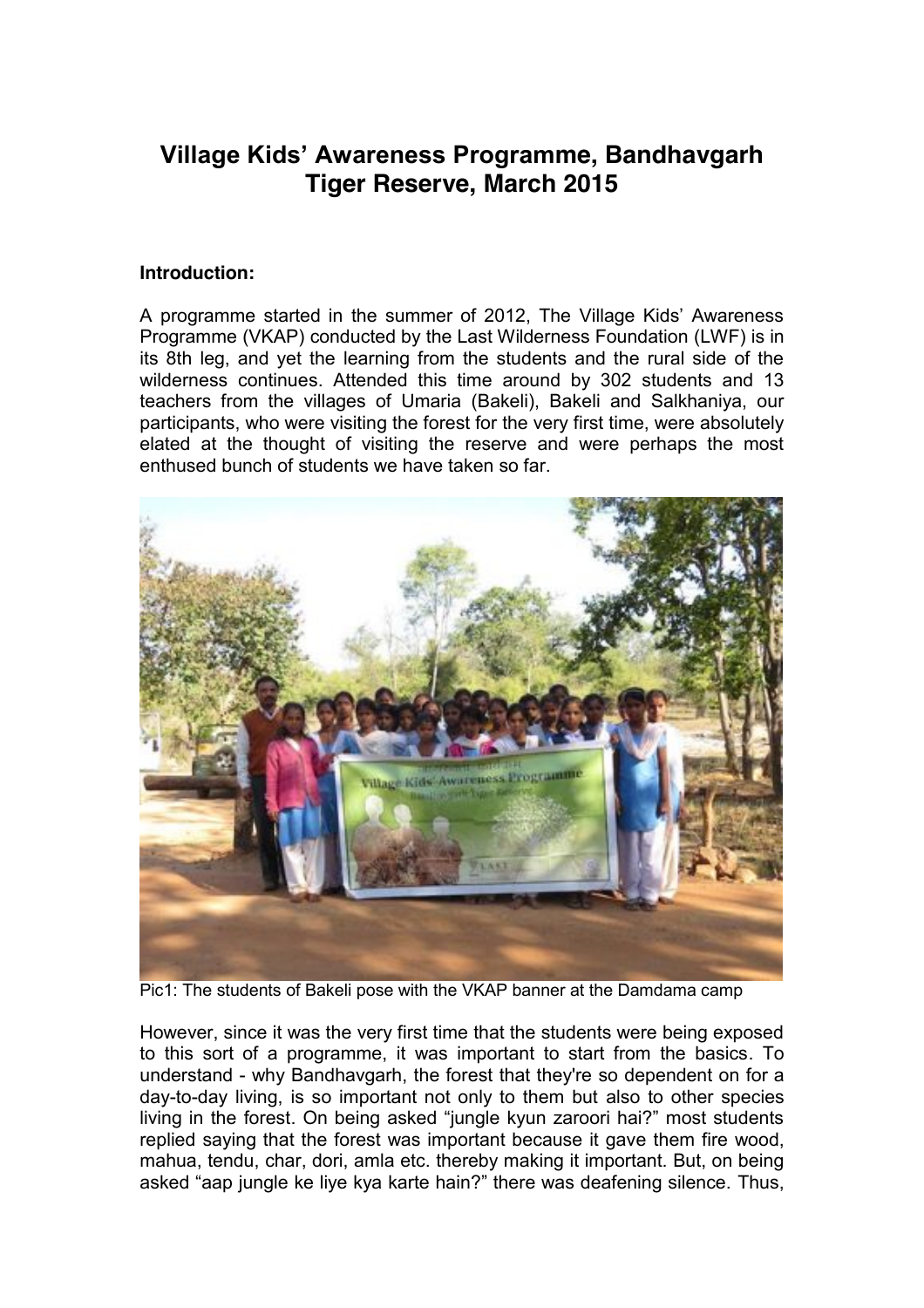in order to fill this void, our VKAP programme stepped in. To reach out to the students about the importance of the forests and the existence of all those who are equally important and have equal rights to share space and exist peacefully alongside us.

#### **The programme:**



Pic 2: The post-safari de-briefing session in progress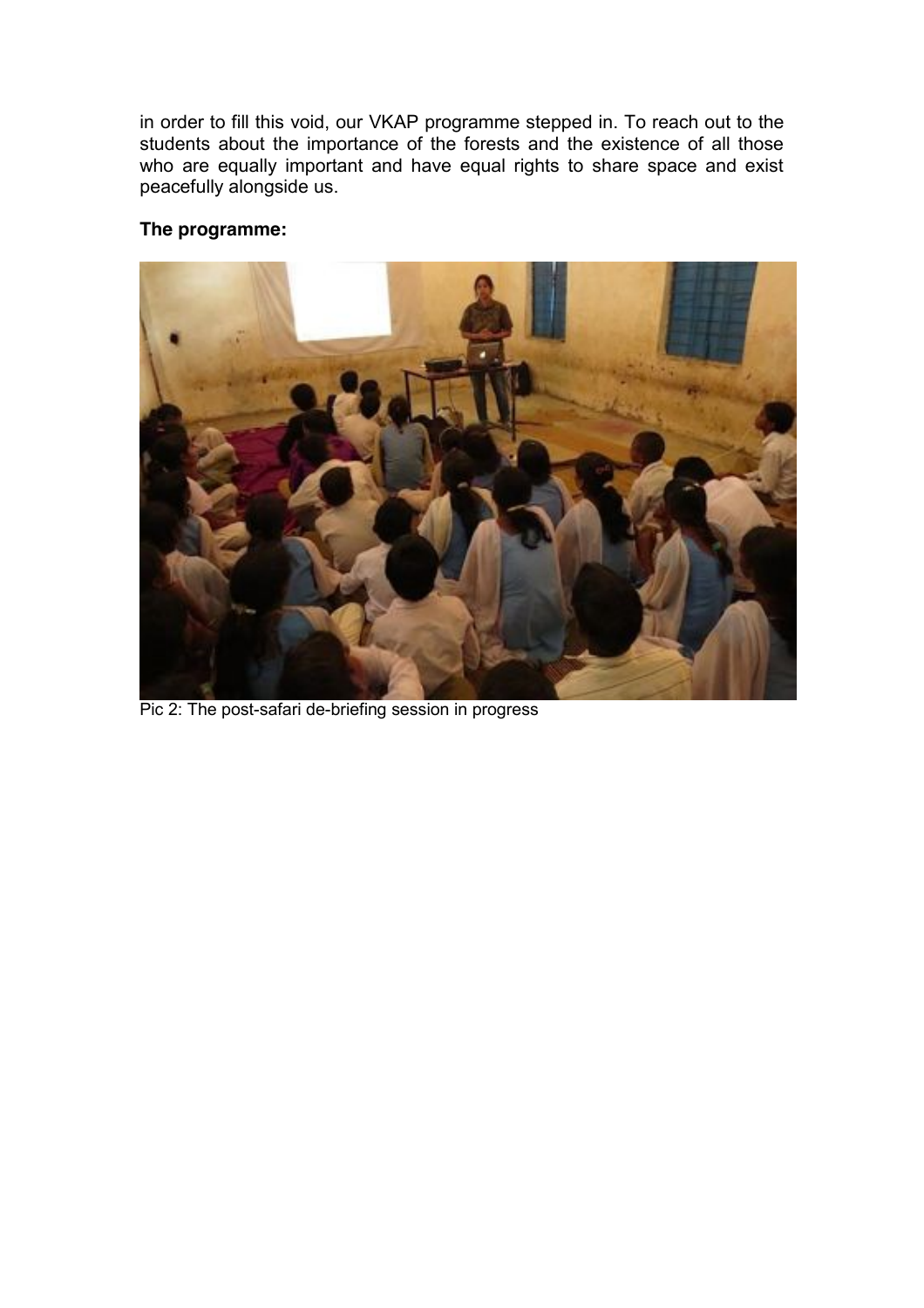

Pic 3: Our volunteer Akshita Pungaliya explains the linkage between tiger and water to a rapt audience

The main aim of the VKAP is for the students to firstly see and appreciate the natural heritage our country boasts of. Before we can even propose the idea of conservation to them, we firstly work with the motto of - 'see, appreciate and then conserve'. LWF team does this by taking the students for a safari into the tiger reserve where they are encouraged to be more aware of their surroundings, understand the interconnectedness between organisms, understand the role of the frontline staff in protection of the reserve, reduce their dependency on the forest and forest products and finally contribute to the conservation of their reserve in their personal capacity.

During the safari, students wrote down whatever they had seen in the forest and also made a note of these alternative methods, which would ensure a start to the co-existence model. The safari was followed by a lunch with the students and then a screening of the movie - 'The Truth About Tigers' which talks about the tiger as the keystone species and the need to conserve it. This was followed by a presentation and de-briefing session summarising the reasons for the decline in tiger numbers, what can be done to save tigers, alternative solutions to reduce dependency on the forest and forest products and finally, what can be done by each one present in the room to protect our national animal.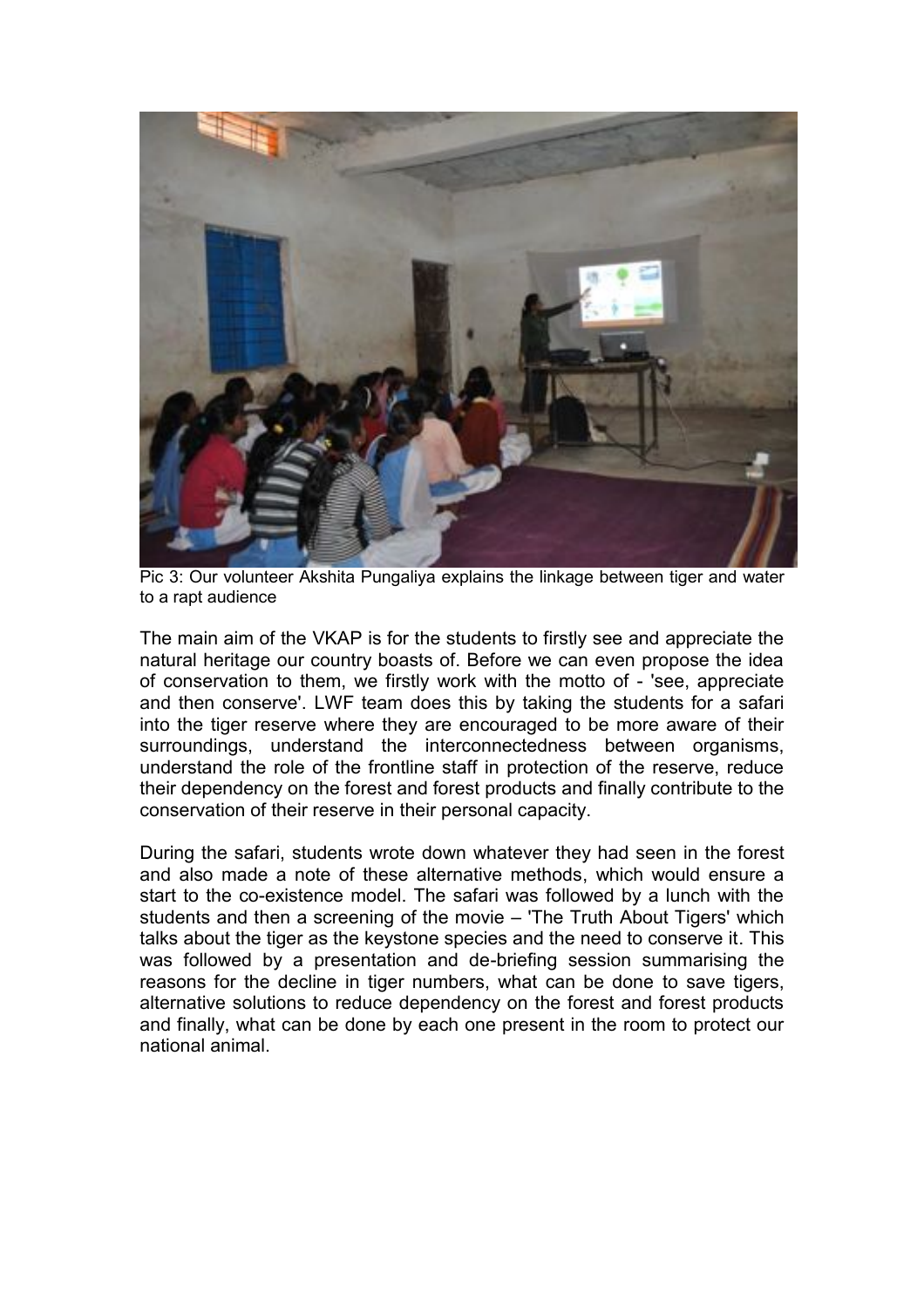

Pic 4: Lunch!



Pic 5: Off to the forest!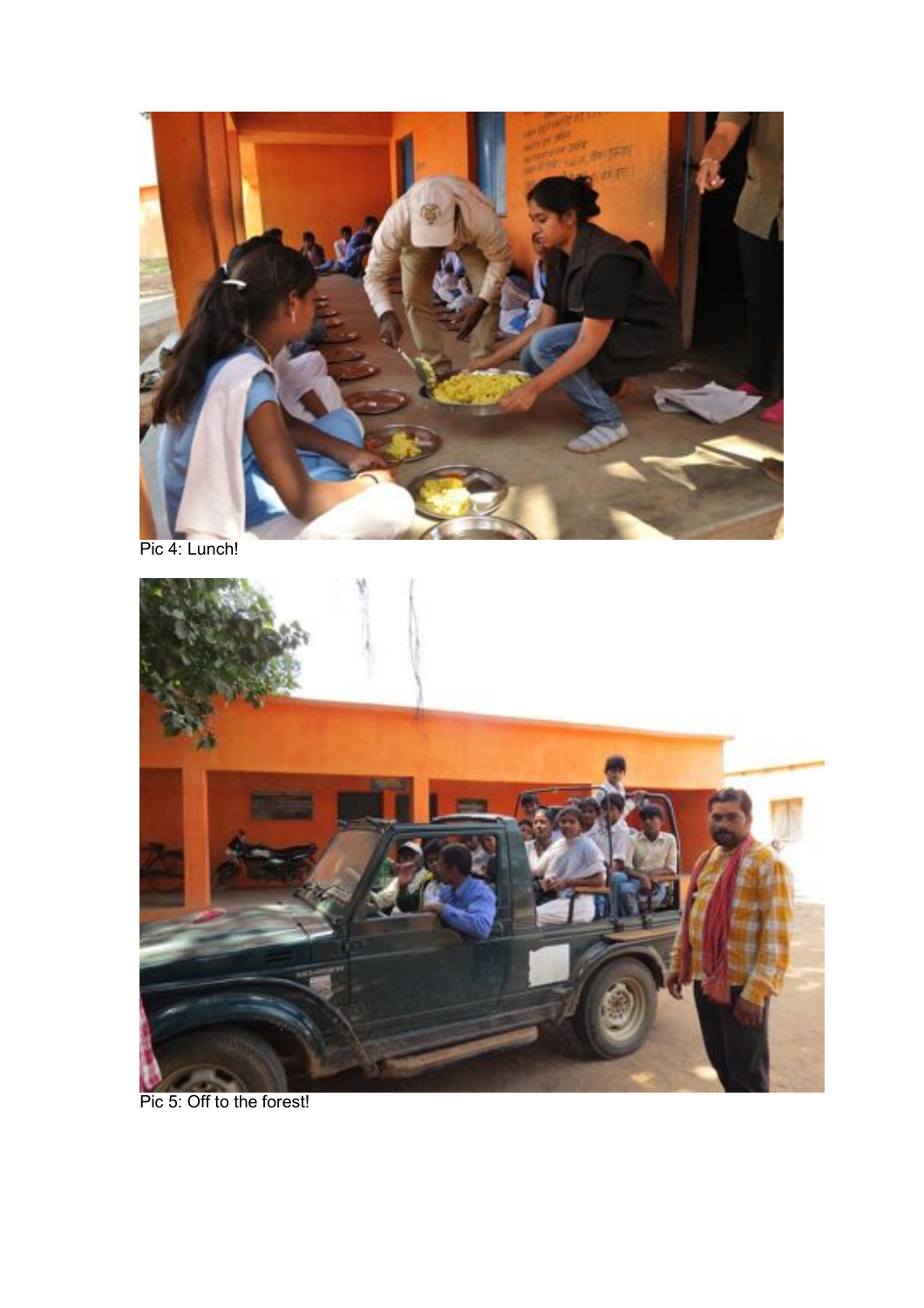#### **Safari special:**



Pic 6: Our safari bus taking the students through the pristine forests of Bandhavgarh



Pic 7: Our safari bus, which we had christened 'Jhilmil', drops students off at *Pachpedi* gate after the ride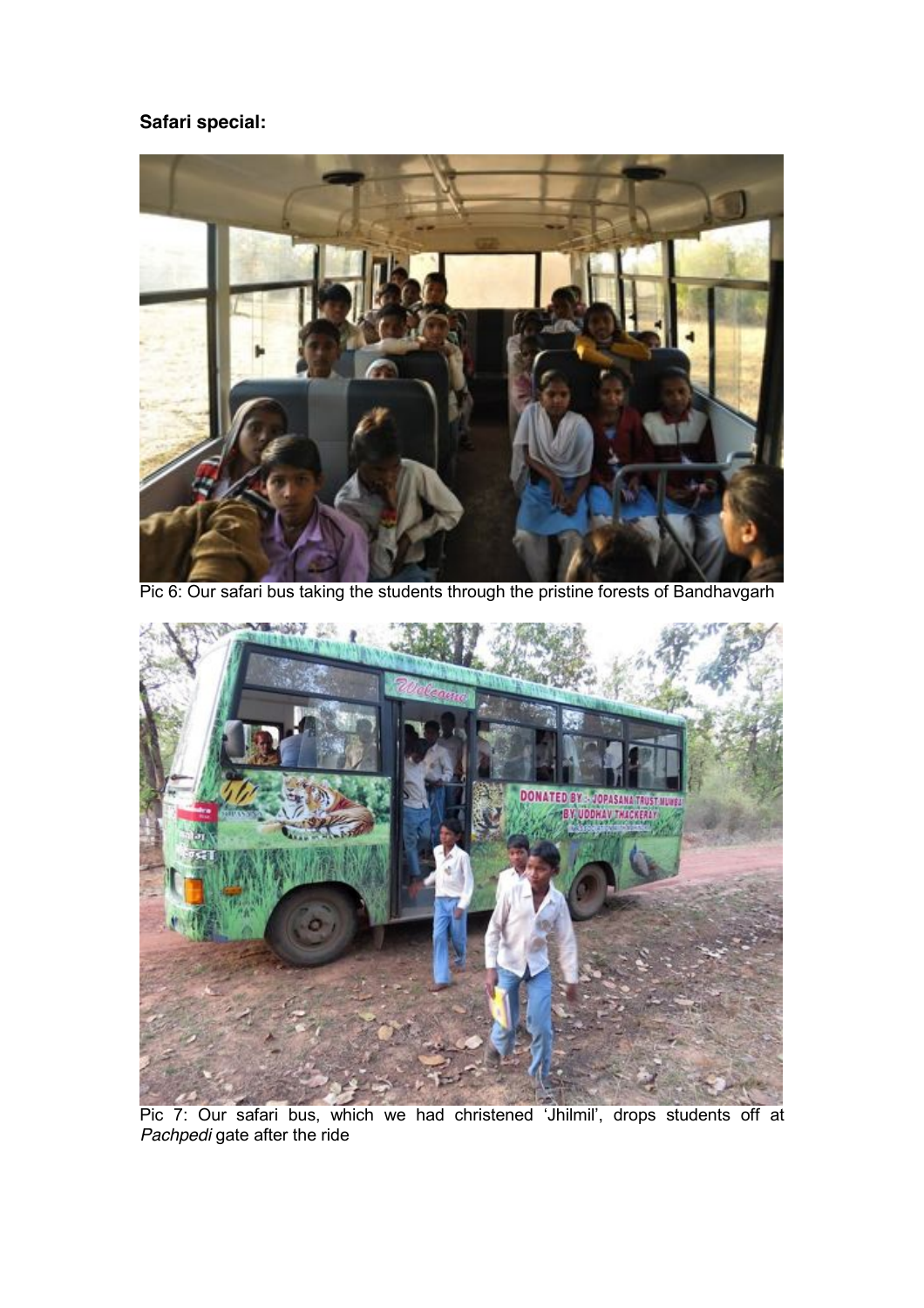Though the students were absolutely thrilled at the sight of a wild boar, spotted deer or even a peacock, they were in for a real treat! While travelling from the buffer zone to the park entrance our vehicles came across a family of four tigers - mother with 3 cubs! Apart from getting lucky with sightings of tigers (2 cubs were spotted in the core zone by the students themselves on the last day), the forest seemed to really open up to the students by treating them to a plethora of wildlife during the safari rides. Some of the mammals the students saw were: sloth bear, leopard, chinkara, nilgai, sambar, jackal, fox and mongoose. Even the avian world was seemingly kind with hornbills, robins, buzzards, vultures, thrushes, ibises, storks, and woodpeckers making an entrance for the enthralled audience.

#### **Session details:**

| <b>Session</b><br>date       | <b>School</b><br><b>location</b> | <b>Villages</b><br>covered | <b>Number</b><br><b>of</b><br><b>students</b> | <b>Number</b><br><b>of</b><br>teachers |
|------------------------------|----------------------------------|----------------------------|-----------------------------------------------|----------------------------------------|
| $15-21,$<br>Mar<br>2015      | Umaria Bakeli   Umaria Bakeli    |                            | 149                                           | 6                                      |
|                              | Bakeli                           | <b>Bakeli</b>              | 129                                           | 6                                      |
|                              | Salkhaniya                       | Salkhaniya                 | 24                                            |                                        |
| Total number of participants |                                  |                            | 302                                           | 13                                     |

#### **An evening with the villagers:**

Apart from playing host to the conservation palate of the students, the Last Wilderness team also screened the movie (on special demand by the villagers) - 'The Truth About Tigers'. This was done for the villages of Umaria (Bakeli) and Bakeli which saw 500 + and 250 + villagers respectively attend the screening. The brilliant turn out proved to be a good platform for creation of awareness and sensitization with regard to tiger conservation.



Pic 8: The Forest Department staff and villagers come together to attend the movie screening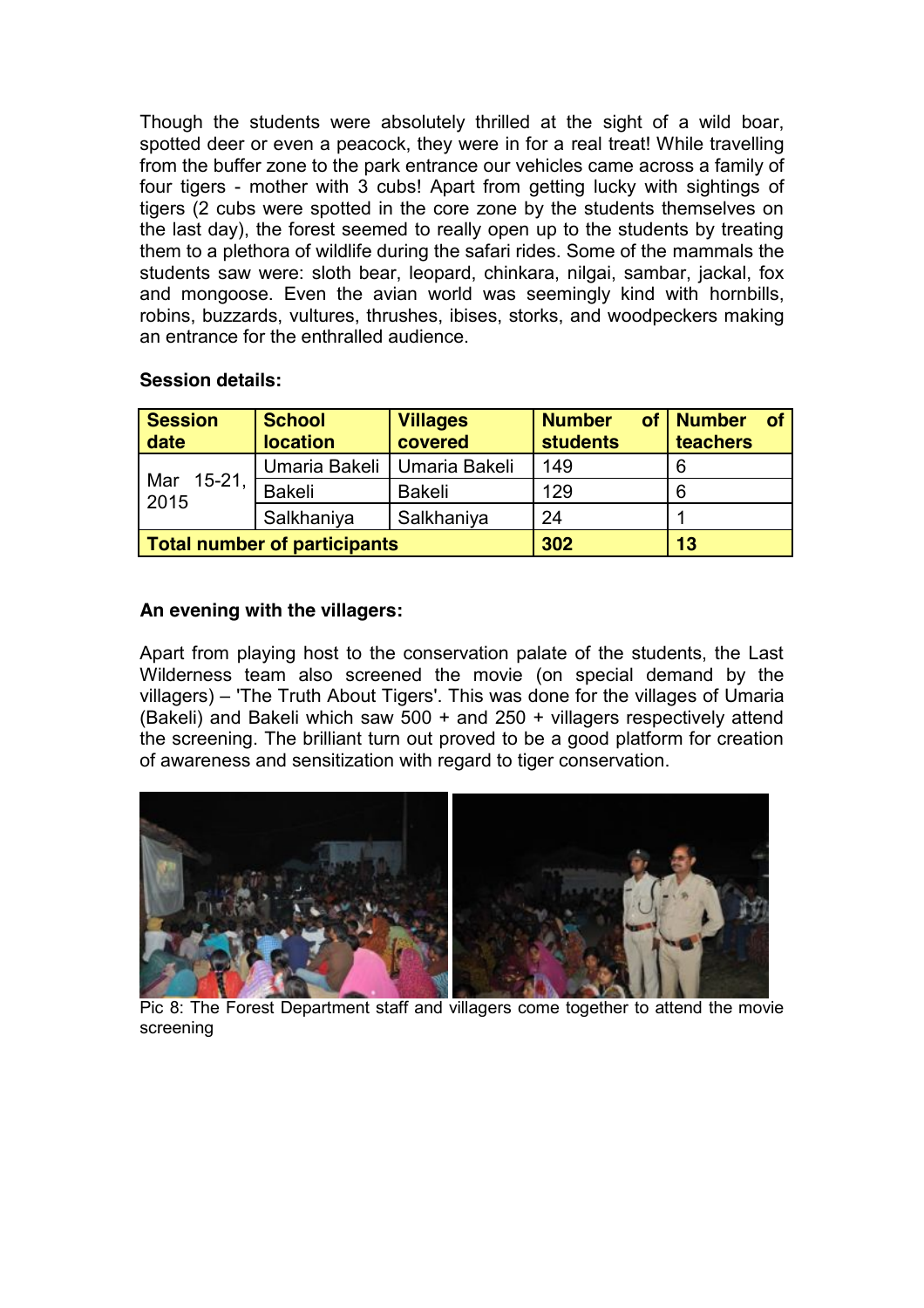

Pic 9: Enthralled villagers and a mass gathering

#### How does the Village Kids' Awareness Programme help? / Benefits of **this programme:**

1) It helps in sensitising the students towards wildlife (existing around them) and its importance in their lives.

2) Helping the students see and understand the co-relation between conservation of tiger and survival of mankind.

3) Involving the locals in conservation, creating contacts for information on poaching, forest fire and any other illegal activities.

4) Bridging the gap between the Forest Dept. and the communities.

5) Imbibing a sense of ownership towards the forest.

6) Educating /creating awareness among the students about issues of forest fires, man-animal conflict and dependency on forest products thereby equipping them with solutions to deal with the concerned issues.

7) Helps in thinking beyond the daily needs and thinking for long term conservation.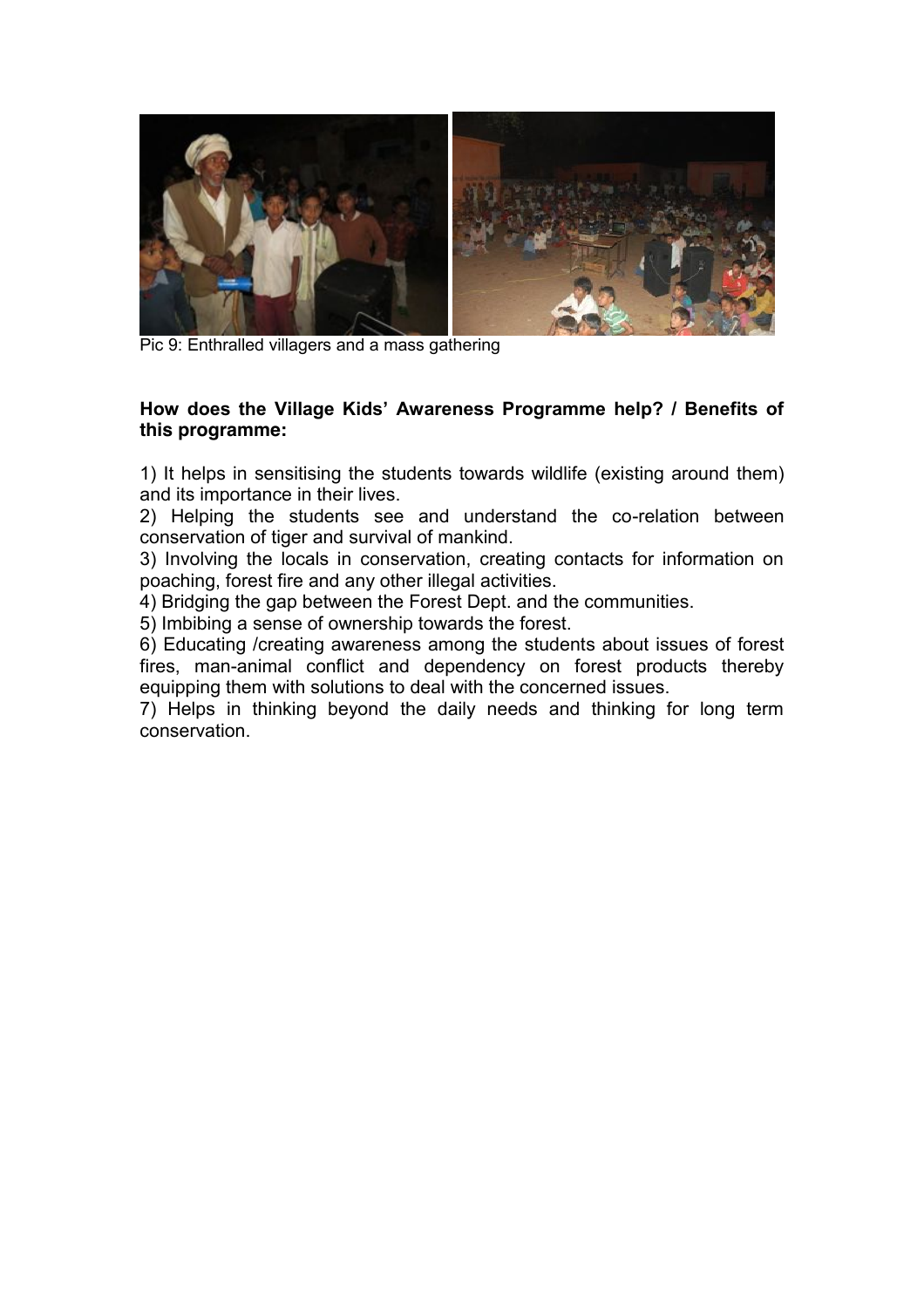

Pic 10: Understanding how to live securely around tiger reserves

#### **Living with tigers: actions to avoid man-animal conflicts**

1) Avoid grazing of cattle within the forest; unattended cattle can attract tigers towards villages.

2) To reduce your losses, make sure your domestic animals are well protected in the night in cowshed and when grazing in the day, that an adult is herding them.

3) Do not leave children alone in the dark hours.

4) If you see a tiger do not chase or throw anything at it, just move away, because otherwise it might attack you in self-defense.

5) Do not set fire to forest patches for mahua or tendu collection. Instead use more eco-friendly methods like spread a dark sheet or cloth or cement 'gobar' / cow dung under the tree for easier and faster collection.

6) Do not set snares or traps for wild animals.

7) Do not buy or sell wildlife products.

8) In case of anything suspicious, kindly contact the beat guard, nearest forest µ*chowki*¶ immediately.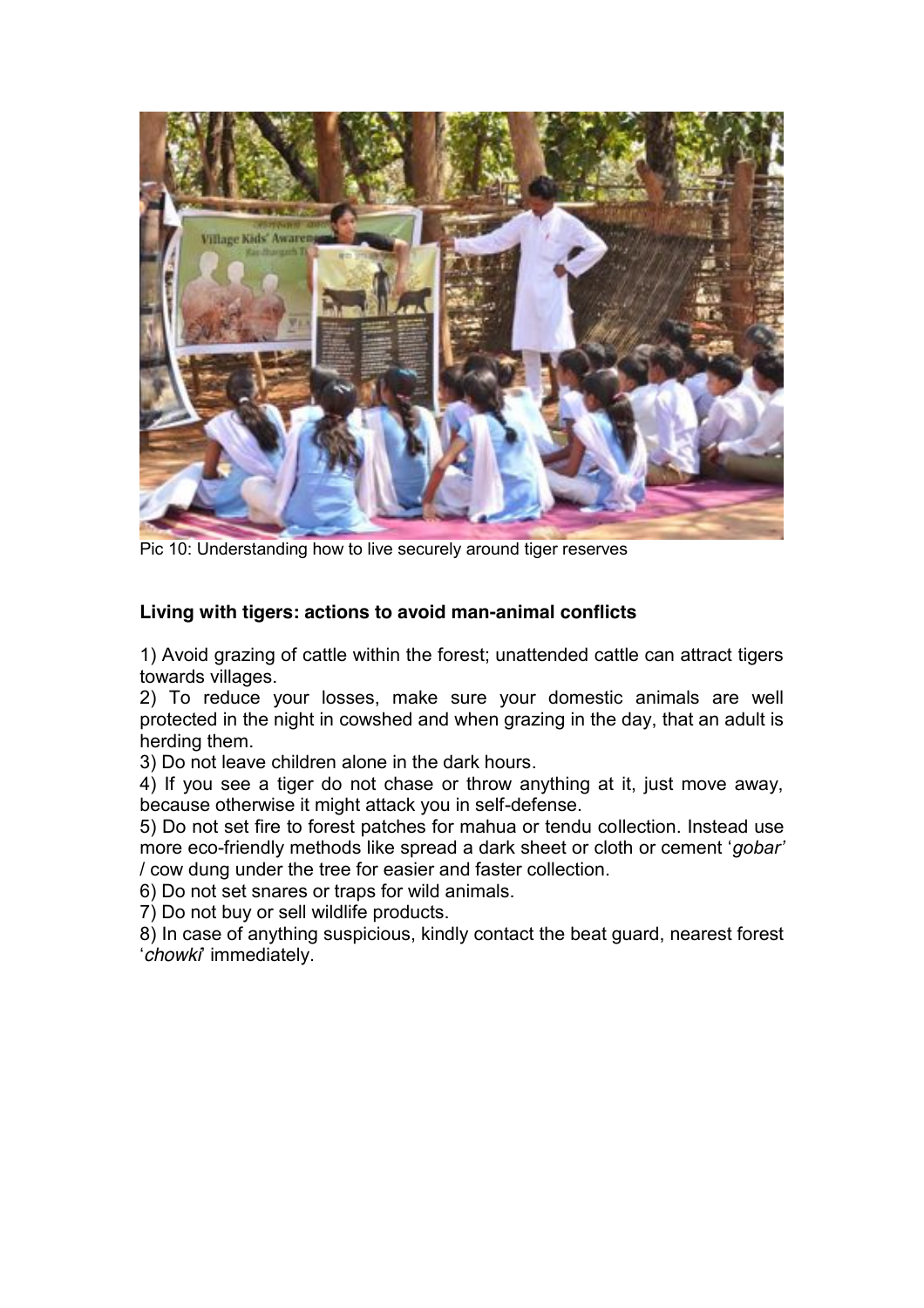#### **Living with tigers: alternative solutions given to aid conservation**

1) Plant one economically important tree like mahua or tendu per student, which can help in providing fuel; preferably around villages so that entering the forest is avoided thereby reducing human-wildlife conflict.

2) Attempt at growing grass near the village for the cattle to graze. This will not only help in reducing ill-legal grazing inside the forest, but will also help in reducing attacks on cattle and human beings (in case of a herder) by wild animals.

3) Be aware and spread the message.



Pic 11: Our best bet for conservation; the villagers and the Forest Department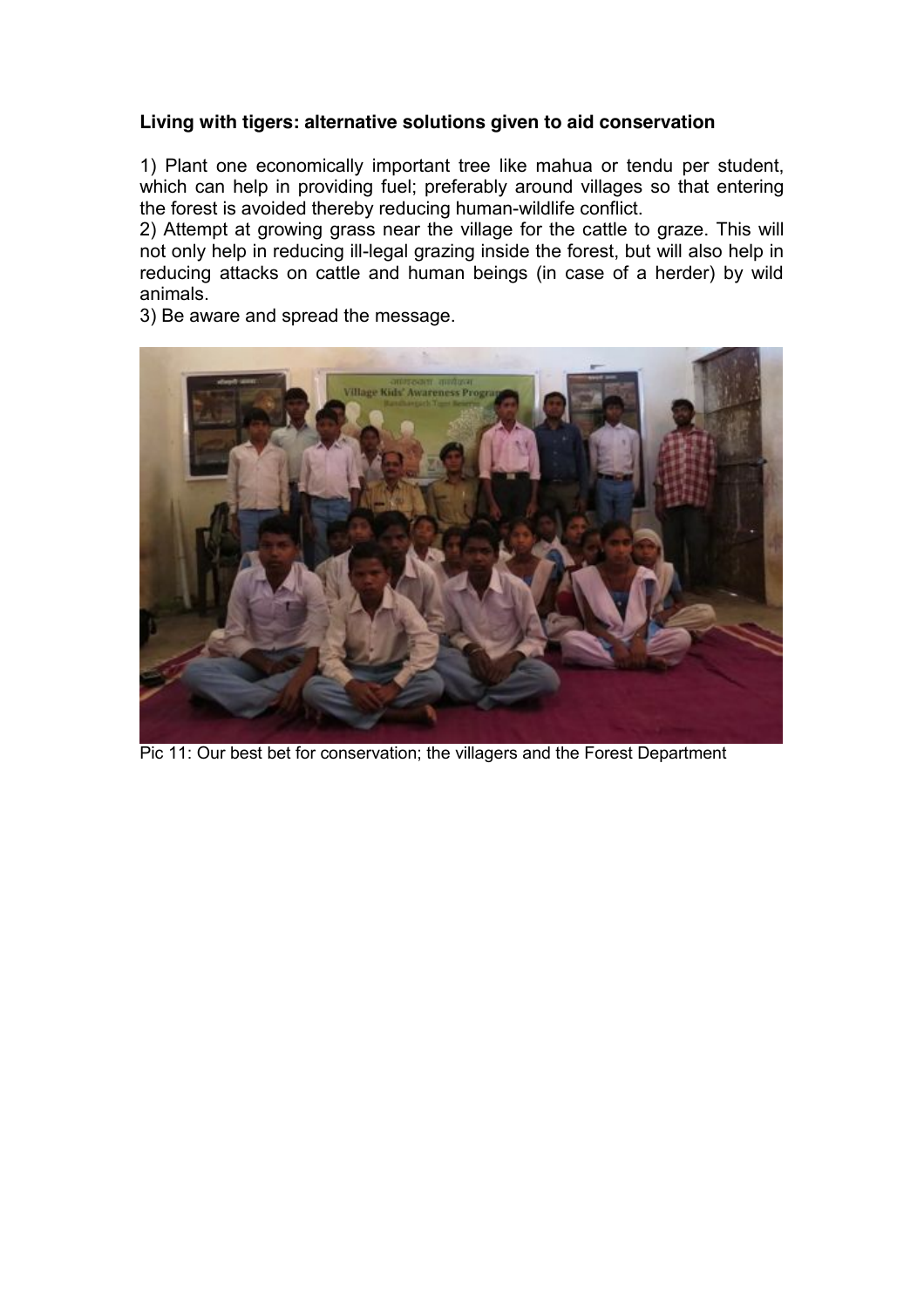

Pic 12: Our team member, driver and in-house botanist, Mahendraji interacts with the students voluntarily during a break-time.



Pic 13: Bagh! (That's what we were shouting!)